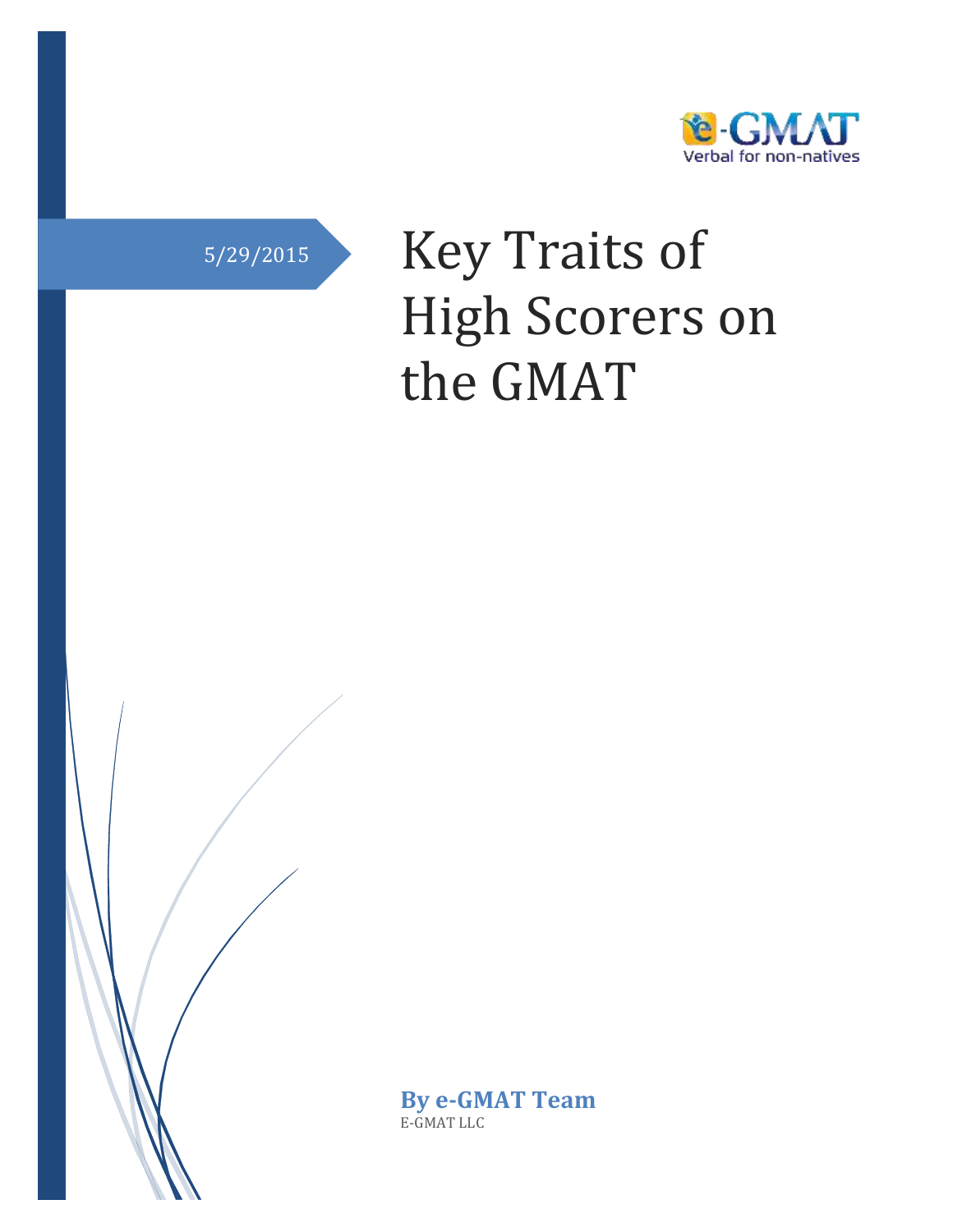

# Contents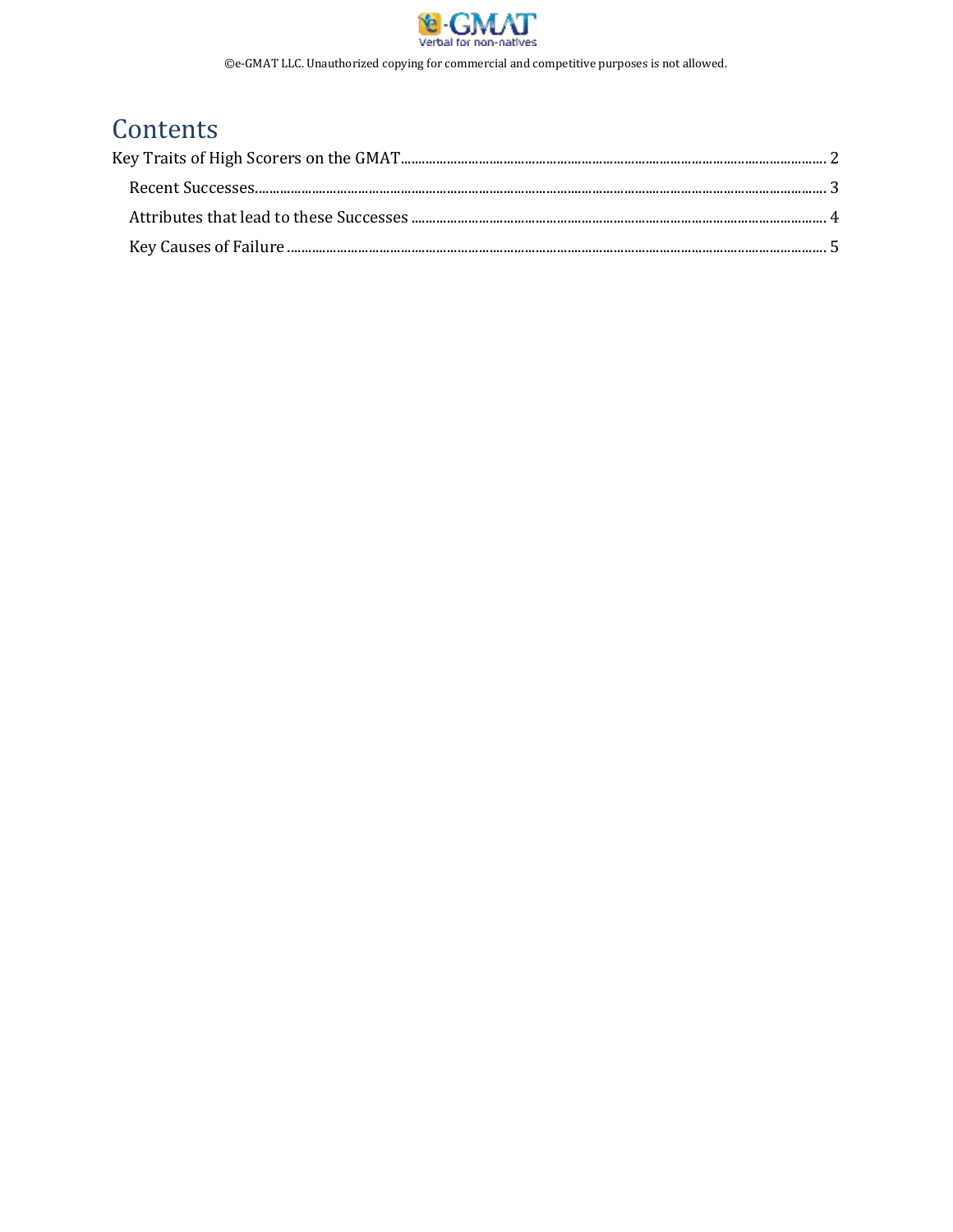

# <span id="page-2-0"></span>Key Traits of High Scorers on the GMAT



At e-GMAT, we study both "success" and "failure" and try to establish causality for both. We have numerous students who have scored above 760. At the same time, we have had a few students who have not done as well. In this article, I will try to outline the causes for both. In addition, I would urge you to go through my article - [3 reasons why you may not score as high on GMAT verbal.](https://e-gmat.com/blogs/wp-content/uploads/2015/05/3-Reasons-why-you-may-not-Score-as-high-on-GMAT-Verbal.pdf)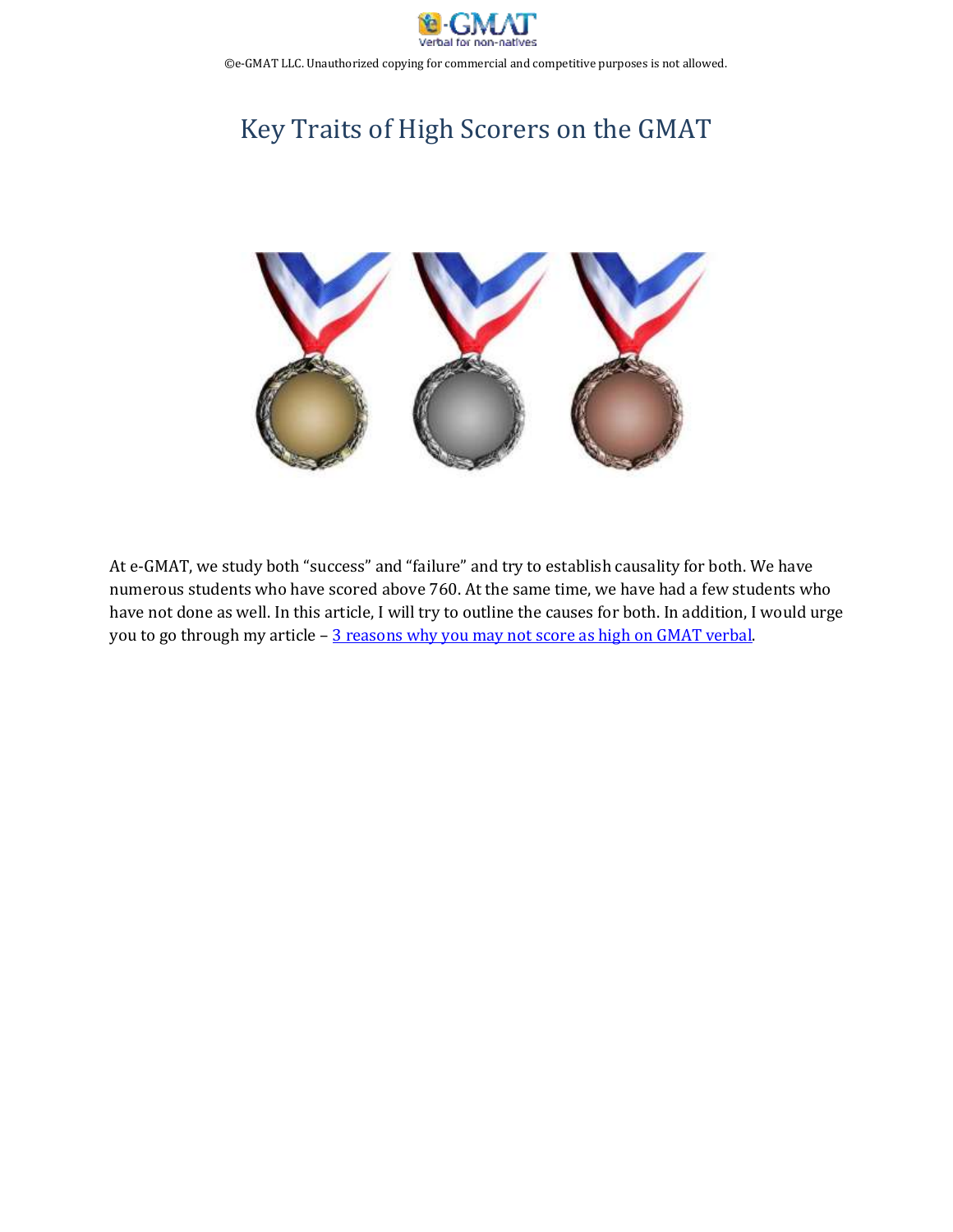

### Recent Successes

<span id="page-3-0"></span>

e-GMAT student Bhagawat improved a massive 13 points (V28 to V41) on Verbal to score a 750. His email after the exam was extremely heartfelt. [Here](http://e-gmat.com/blogs/wp-content/uploads/2013/08/bhagwat-1.png) is a snippet (25%) of the email. Click [here](http://gmatclub.com/forum/630-to-750-debrief-158572.html#p1260256) to read his complete debrief.

e-GMAT student Rishi similarly improved from V28 (50 percentile) to V40 (90 percentile) in less than 30 days. Click [here](http://gmatclub.com/forum/680-v28-to-740-v40-in-30-days-nailed-verbal-157924.html) to read his debrief. Rishi also sent us a very touching email.

[Ayesha,](http://gmatclub.com/forum/from-480-to-400-to-490-to-610-my-journey-157800.html) who was appearing for the GMAT for a third time, showed an even better improvement. Ayesha improved from V20 (21 percentile) to V34 (70 percentile) in just 14 days. Ayesha not only got admitted to 2 colleges of her choice but also received \$18K scholarship in the fourth round. Ayesha will be joining school next month. Click [here](http://gmatclub.com/forum/from-480-to-400-to-490-to-610-my-journey-157800.html) to read her debrief.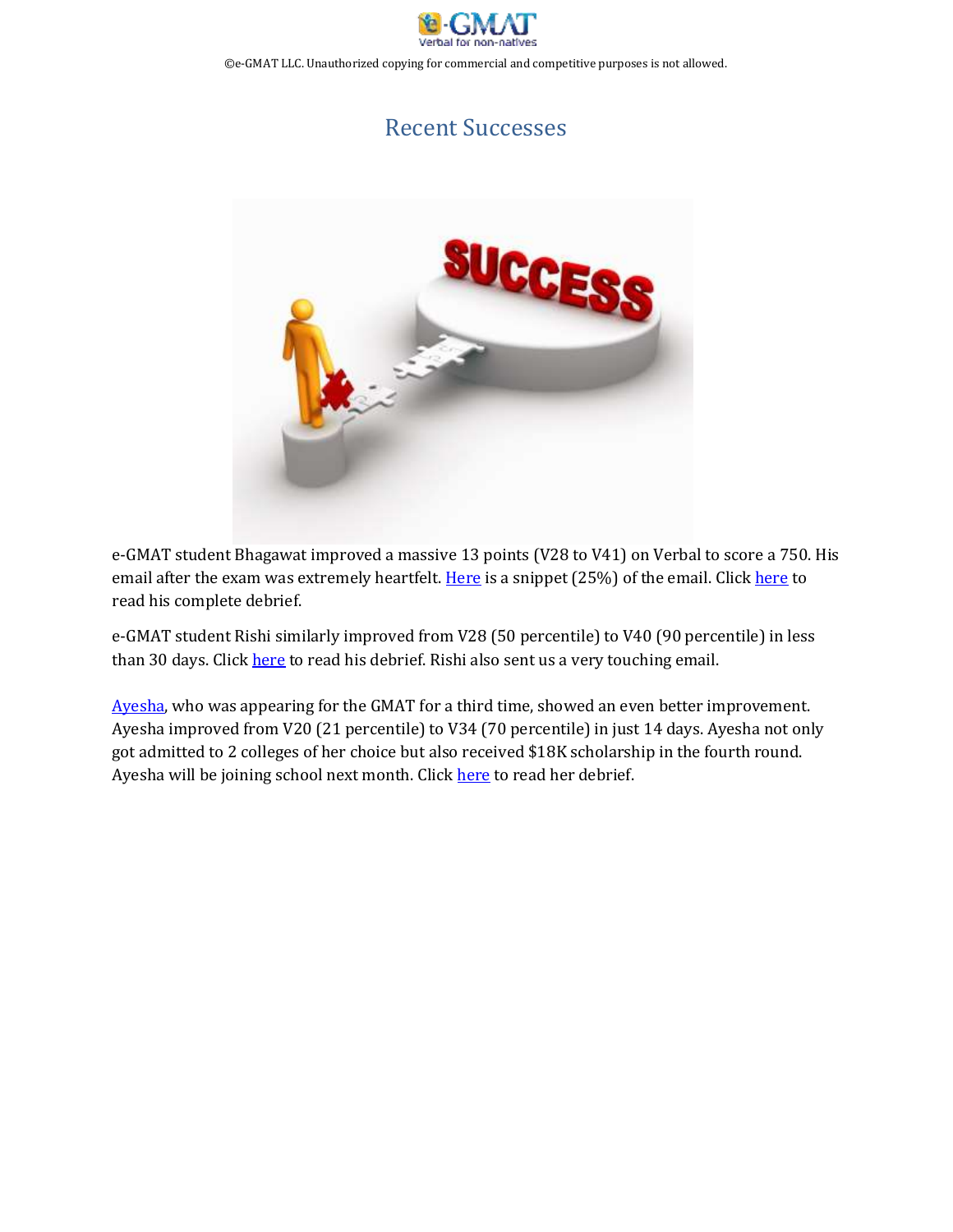

# Attributes that lead to these Successes

<span id="page-4-0"></span>

**1. Unperturbed by adversity**: In the first 10 questions **[Bhagawat](http://gmatclub.com/forum/630-to-750-debrief-158572.html#p1260256)** (750) got 2 RC passages, 4 CR questions, and 1 SC question. Most students would be thrown off their game by the same, but Bhagawat wasn't. He remained focused on the question at hand and came through with flying colors.

#### **2. Focus on mastering concepts**:

e-GMAT student [Manish Mehta](http://gmatclub.com/forum/600-to-740-all-about-timing-and-fundamentals-147029.html) (740) says that conceptual clarity is the key to success. Similarly, even though Bhagawat initially took as much as 4 minutes to pre-think

assumptions, with relentless effort he built his pre-thinking muscle to such an extent that he took a mere 4 seconds to pre-think on the GMAT.

**3. Never tired of learning**[: Ayesha](http://gmatclub.com/forum/from-480-to-400-to-490-to-610-my-journey-157800.html) had prepared for the GMAT twice before opting for e-GMAT. However, she put in the same vigor and energy in her third attempt as she did in her first. She did all the OG questions again and focused on building the core skills "again" with e-GMAT, even though she had already put in 200+ hours studying for the GMAT previously.

4. **Make good choices**: During his second attempt, when Rishi discovered that Meaning and Sentence Structure combined with a few key concepts could help him solve 95 % of the SC questions correctly, he made sure he mastered the same – an excellent choice on an exam such as the GMAT where you do not need to answer every question correctly.

5. **Seek continuous improvement**: In the Verbal workshop, Bhagawat scored a mere 65/100 (or 70 percentile). Rather than getting disheartened, he focused on his areas of improvement and in 20 days he improved to 90 percentile.

*The above is not a comprehensive list. However, it contains a few important pointers that you should keep in mind, regardless of the stage of preparation that you are in.*